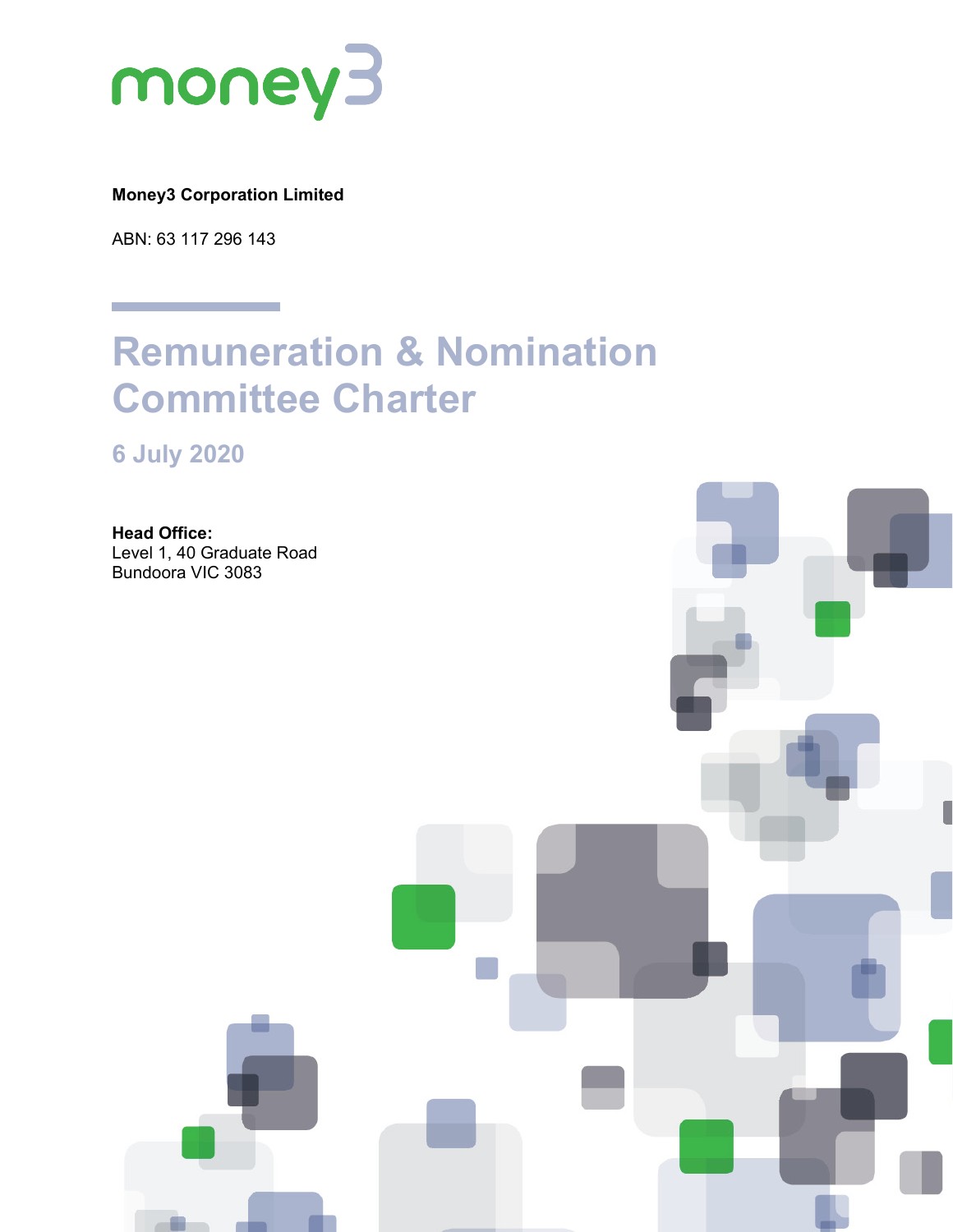# **1. Definitions**

| Term                       | <b>Description</b>                                                           |
|----------------------------|------------------------------------------------------------------------------|
| <b>Money3 or Company</b>   | Money3 Corporation Limited (ACN 117 296 143) and<br>its' subsidiaries        |
| <b>REMNOC or Committee</b> | Remuneration & Nomination Committee of Money3<br><b>Corporation Limited.</b> |

## **2. Related Documentation**

- Remuneration Policy
- Performance Evaluation Policy
- Human Rights Policy
- Diversity Policy

#### **3. Purpose**

The purpose of this charter is to specify the authority delegated to the Remuneration & Nomination Committee (**REMNOC** or **Committee**) by the Board of directors of the Company and to set the role, responsibilities, membership and operation of the Committee.

## **4. General Scope and Authority**

The Committee has been established in accordance with the authority provided in the Company's Constitution. The Board has resolved to establish this committee and to adopt these terms of reference to govern the proceedings and meetings of the REMNOC.

## **5. Composition**

The REMNOC will consists of a minimum of 3 directors of the Board, the majority of which shall be independent non-executive directors where possible, taking into consideration the total number of board members, their background and experience and assessment of independence by the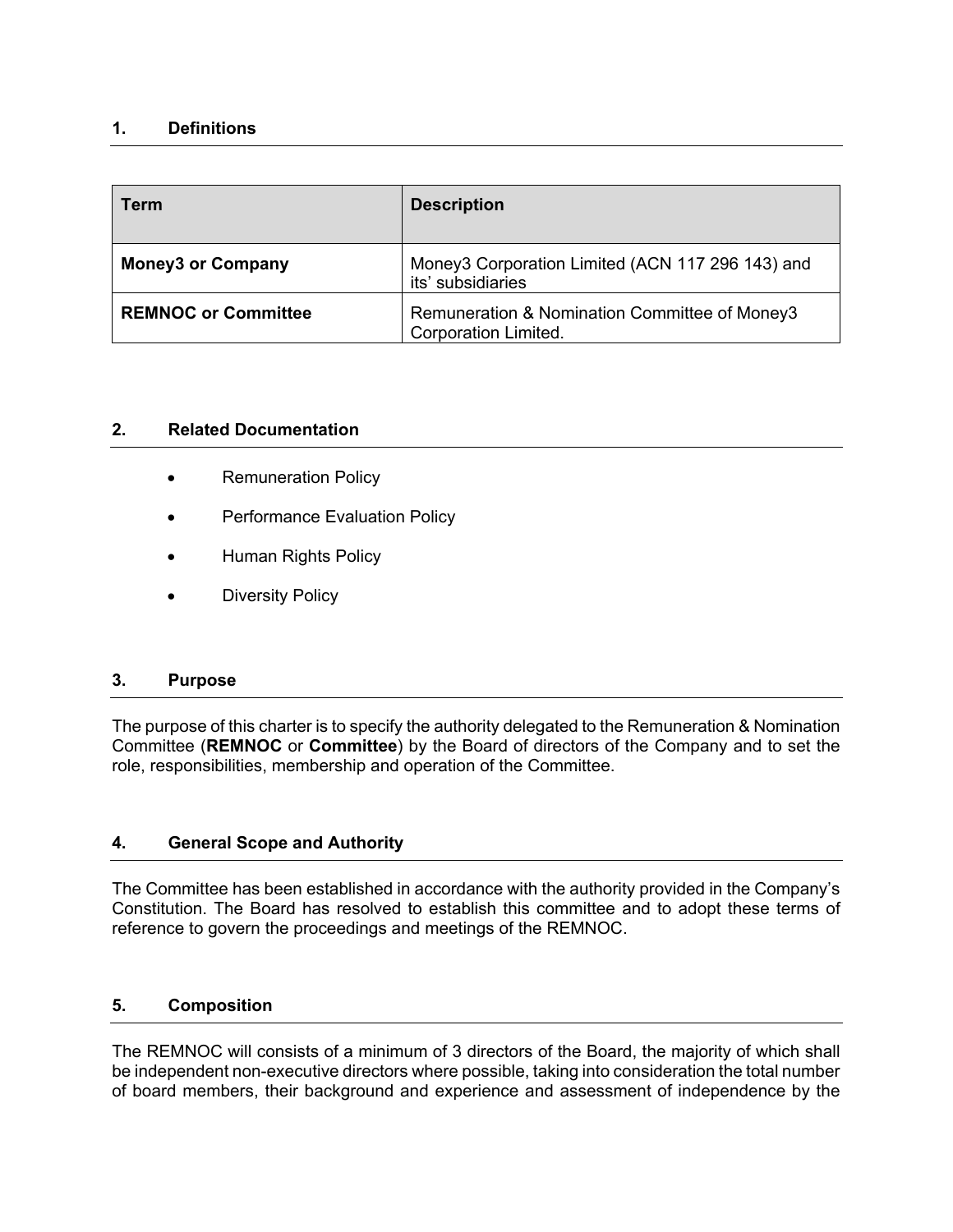Company. All members (including the chairman) of the REMNOC are appointed by the Board. The chairman of the Committee will be an independent non-executive director. The Chairman of the Board is an ex officio member of the Remuneration Committee unless appointment to the Committee. An appointment to the Committee will automatically terminate on that member ceasing to be a director of the Board.

The secretary of the REMNOC will be the Company Secretary.

A copy of the REMNOC Charter will be made available to shareholders on the Company's website.

## **6. Meetings**

The REMNOC shall meet as frequently as required but not less than once a year.

Any member of the Committee may call a meeting of the REMNOC.

A notice of meeting confirming the date, time, venue and agenda shall be forwarded to each member of the Committee in the week prior to the date of the meeting. The notice of meeting will include relevant supporting papers for the agenda items to be discussed.

The quorum for a meeting is 2 members or any greater number determined by the Committee from time to time.

Other Board directors, executives and/or parties external to the Company may attend REMNOC meetings but only at the invitation of the chairman of the Committee.

Committee members will not be in attendance at meetings at which their own individual remuneration is being discussed.

The Committee may conduct meetings without all members being in the physical presence of one another provided that all Committee members involved in the meeting are able to participate in discussion.

The chairman of the Committee, or his/her delegate, shall report to the Board following each meeting.

Should the chairman of the Committee be absent from a meeting and no acting chairman has been appointed, the members of the Committee present at the meeting have authority to choose 1 of their number to be chairman for that particular meeting.

Minutes of proceedings and resolutions of Committee meetings shall be kept by the Company Secretary. Minutes will be distributed to all Committee members after preliminary approval has been given by the Committee chairman.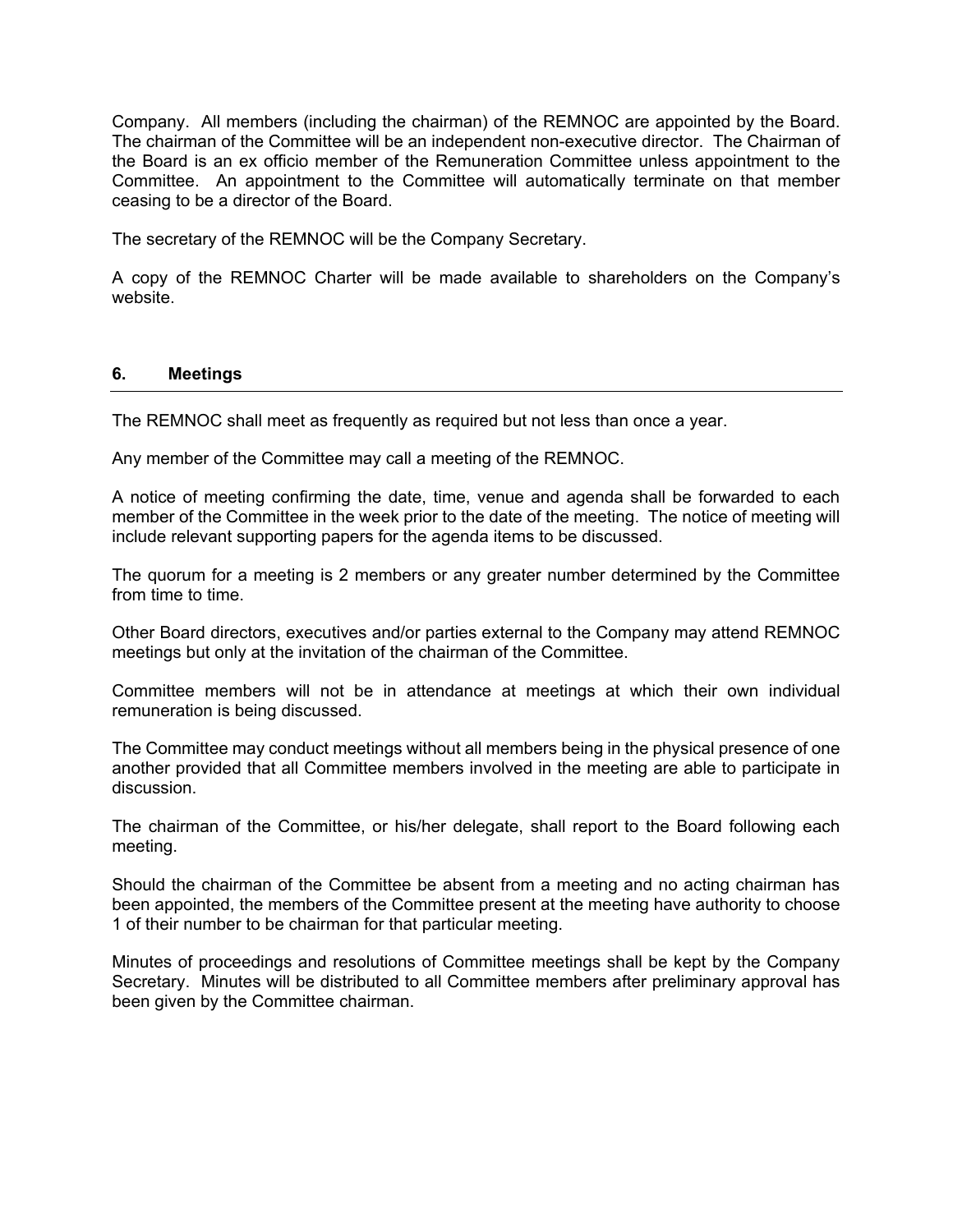## **7. Authority**

The Committee has the authority to seek any information it requires to carry out its duties from any officer or employee of any entity of the Company or related parties and such officers or employees shall be instructed by the Board of the entity employing them to cooperate fully in the provision of such information.

The Committee also has the authority to consult any independent professional adviser it considers appropriate to assist it in meeting its responsibilities.

The Committee discharges its responsibilities by making recommendations to the Board, but it does not have any executive powers to commit the Board or management to their implementation. The Committee is not responsible for supervising the performance of executives and is not involved in day-to-day operations, management functions or decision making.

## **8. Duties and Responsibilities**

#### **8.1 Remuneration**

## **(a) General**

- The Committee is responsible for developing, reviewing and making recommendations to the Board on the Company's Remuneration Policy,
- Reviewing the ongoing effectiveness & relevance of the Remuneration Policy.
- Overseeing the implementation of the Remuneration Policy.
- Ensuring that employment practices for the Group are in line with legislative requirements.
- Determine which staff are defined as Key Management Personal for the purposes of the Corporations Act, ASX Listing Rules and AASB 124 Related Party Disclosures.
- Approval of the Remuneration Report to be disclosed in the Annual Report to shareholders.

#### **(b) Executive Directors**

- Ensure the Company has a written agreement with each Executive Director setting out the terms of their appointment.
- Consider and make recommendations to the Board on the specific remuneration components awarded to each Executive Director (including base pay, superannuation, incentive payments, equity awards, retirement rights, service contracts) having regard to the Remuneration Policy.
- Approving the framework for the evaluation of Executive Director performance.
- Overseeing the conduct of annual evaluations of the Executives performance and reporting outcomes to the board.
- Report any proposed changes to the remuneration structure or contract terms of executive's directors to the board.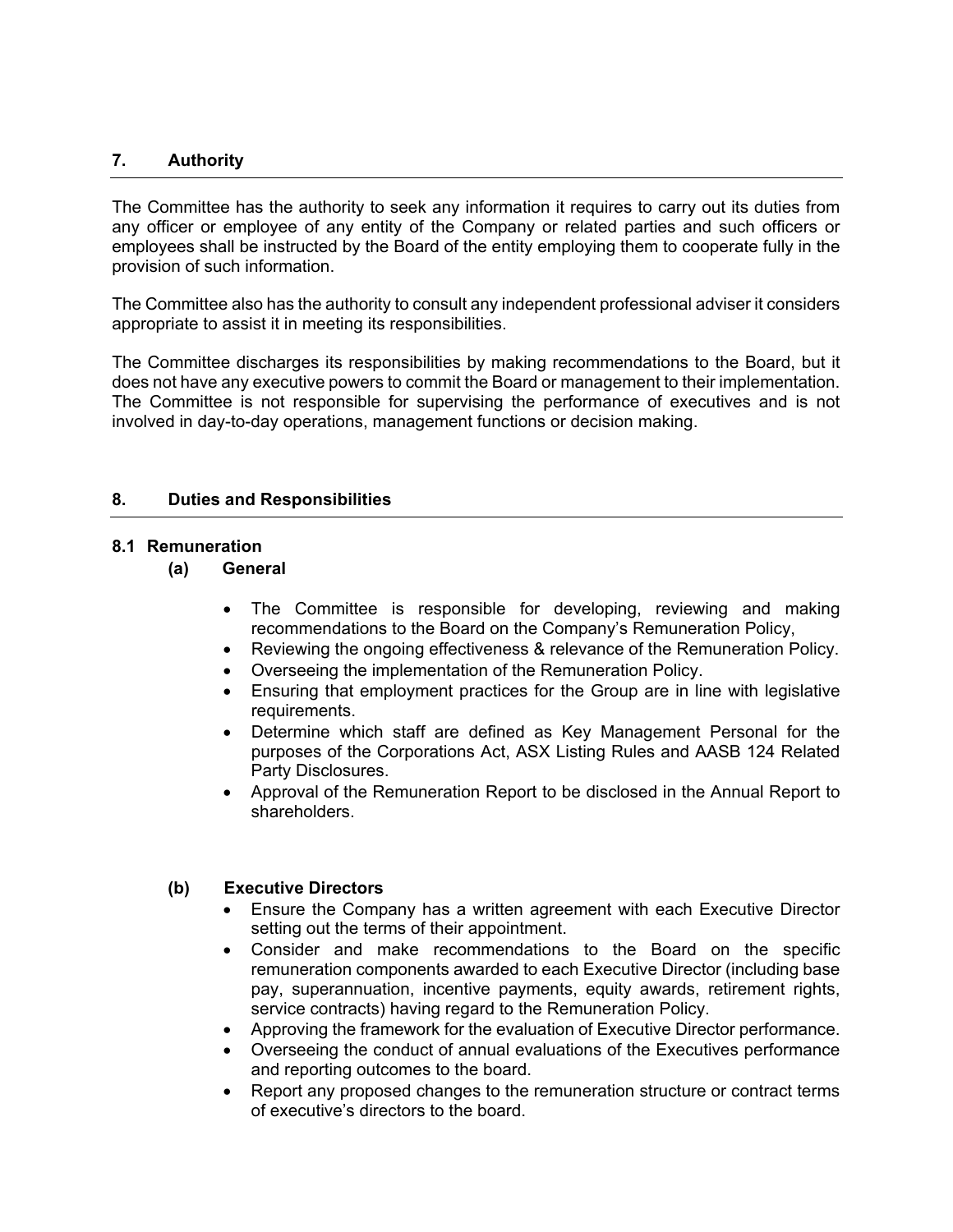- Succession planning for the Managing Director/CEO.
- Approval of all termination payments.
- Approval of all cash or equity settled incentive payments.

# **(c) Executive and Senior Management**

- Ensure the Company has a written agreement with each Executive or Senior Manager setting out the terms of their appointment.
- Consider and make recommendations to the Board on the remuneration framework for all Executives and Senior Managers.
- Approving the framework for the evaluation of Executive/Senior Manager performance.
- Receiving a report on an annual basis from the CEO/Managing Director on the outcome of performance evaluations conducted on each Executive/Senior Manager.
- Report any proposed changes to the remuneration structure or contract terms of executives/senior managers to the board.
- Review of succession planning programme for key executives in conjunction with the CEO/Managing Director.
- Approval of all termination payments.
- Approval of all allocation of incentive payments.

## **(c) Non-Executive Directors**

- Ensure the Company has a written agreement with each Non-Executive Director setting out the terms of their appointment.
- Consider and make recommendations to the Board on the remuneration for all Non-Executive Directors.
- Approving the framework for the evaluation of individual non-executive directors, committees and the board as a whole.
- Overseeing the conduct of an annual performance evaluation for each nonexecutive director, all committees of the Board and the Board as whole and reporting all outcomes to the Board.

## **(d) Incentive Schemes**

- Review and report upon the design & implementation of all incentive schemes, including equity-based plans.
- Ensure that all equity-based incentive schemes are approved by shareholders, if required, under Corporations Act and ASX Listing Rule requirements.
- Ensure that payment of equity-based remuneration is made in accordance with thresholds set in plans approved by shareholders.
- Ensure all incentive plans are reviewed in the light of legislative, regulatory and market developments.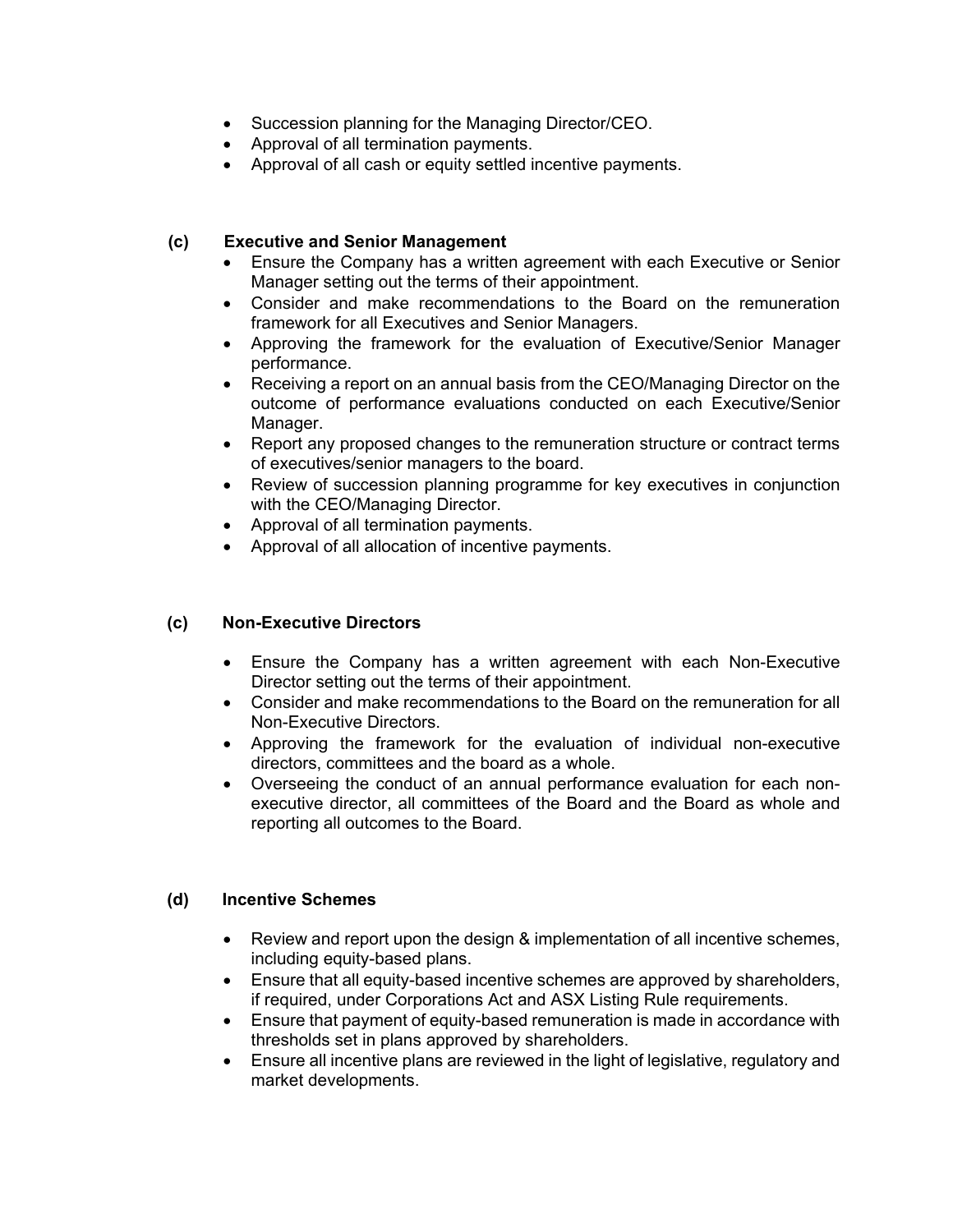- For each incentive plan, recommend to the Board whether awards should be made under that plan.
- Review and make recommendations about performance criteria for each incentive plan.

# **(e) Diversity**

- Set the Company's measurable objectives for achieving gender diversity and annually reviewing those objectives and the entity's progress towards achieving them;
- Identifying ways to promote a culture supportive of diversity, including recruitment from a diverse pool of candidates.

# **8.2 Nomination**

# **(a) The Committee is responsible for:**

- Formulating a set of desired skills, knowledge, experience, independence and diversity for membership to the board - the board skills matrix.
- Ensuring that directors have the appropriate mix of competencies and diversity to enable the board to discharge its responsibilities effectively.
- Making recommendations to the board on the size of the board and desired competencies of directors for selection to the board.
- Developing and reviewing processes for the selection and appointment of directors.
- Identifying and recommending appropriate new board appointments taking into consideration the skills matrix and the skills, experience and expertise of potential candidates.
- Making recommendations to the board on the retirement or re-election of existing board members taking into consideration the board skills matrix and the skills, experience and expertise of the director.
- Conducting a review of the board skills matrix on an annual basis.
- Conducting appropriate background checks on potential board appointees. These checks will include details of the person's character, experience, education, criminal record and bankruptcy history.
- Ensuring that Shareholders are aware of each directors skills, competencies and background when they are nominated for election and re-election. This will include the nominees' other current employment positions that could influence the amount of time they have to devote to the company, if there are any potential conflicts of interest, and whether the board recommends their appointment.
- Developing and reviewing induction procedures for the appointment of new directors.
- Ensuring that that each new director undergoes an induction process.
- Developing, implementing and reviewing (on at least an annual basis) continuing education measures to enhance or update director competencies, knowledge and skills including key developments affecting the Company, the industry and environment in which it operates.
- Determine on an annual basis, which directors are to be considered Independent Directors, taking into consideration the ASX's Principles of Good